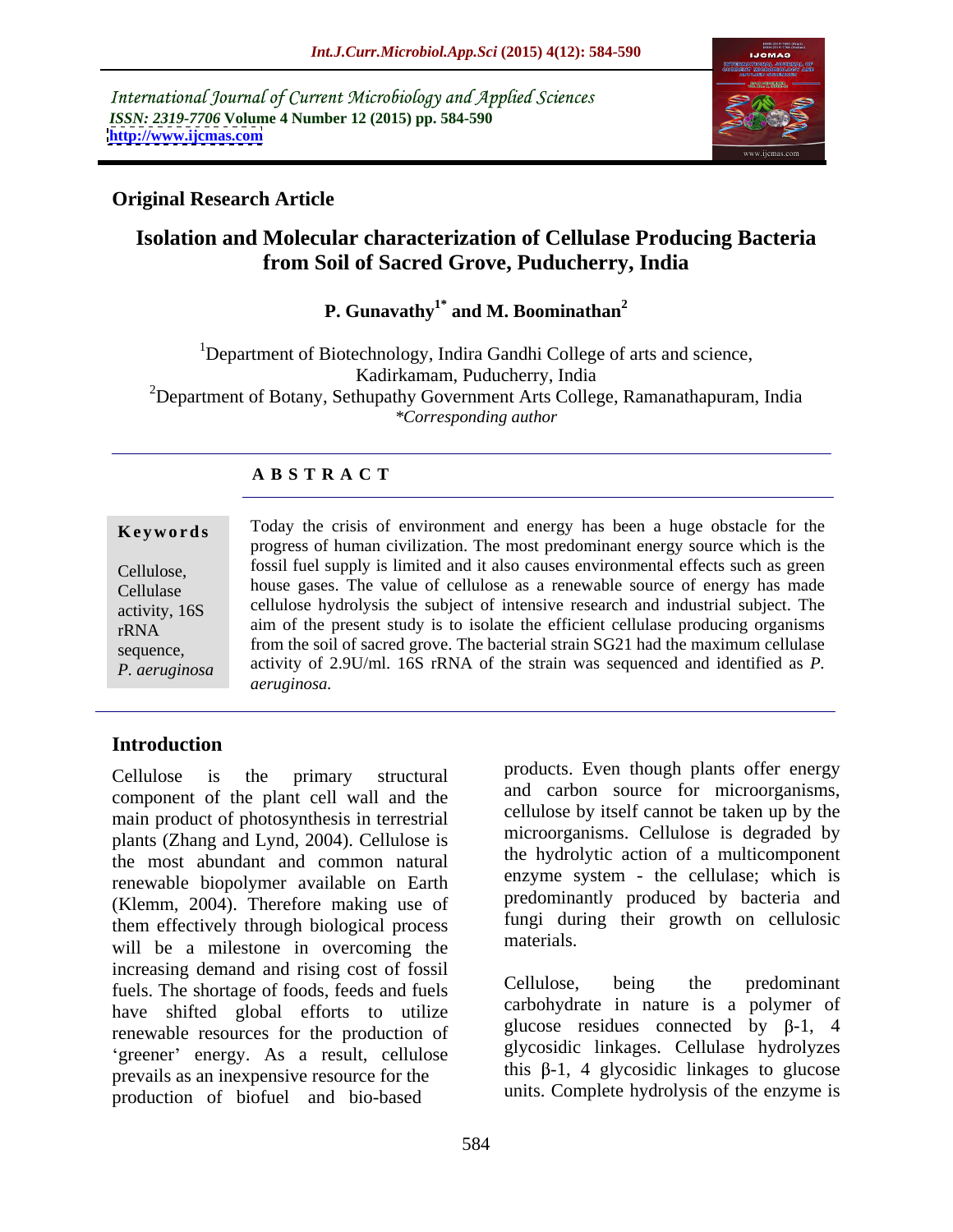accomplished by the synergistic action of the discovery of novel cellulase-producing three types of enzymes namely- bacteria. In this study the effective cellulase endoglucanase (Carboxymethylcellulase- producing bacteria was isolated, CMCase), exoglucanase (cellobiohydrolase) characterized, and identified by 16S rRNA and beta-glucosidases. Endoglucanase hydrolyses  $\beta$ -1, 4 bonds in cellulose molecule, whereas exoglucanase cleaves the **Materials and Methods** ends to release cellobiose and beta glucosidases converts cellobiose to glucose (E.A Bayer, 1994). In nature, fungi tend to produce more cellulase than bacteria. But The soil sample was collected at Nallavadu, cellulase produced by bacteria is a sacred grove in Puducherry. The soil was thermostable and can act as more effective collected at different areas within the sacred catalyst. Bacteria also have higher growth rate than fungi. Since most industrial processes are carried out at higher temperatures and require less time, bacterial cellulase can be considered more beneficial. Several workers have isolated cellulose producing bacteria from variety of sources Cellulase producing bacteria were isolated such as composting heaps, decaying from the sample by serial dilution followed agricultural wastes, soil, animal excreta, saw dust, etc. These resources are quite valueless agar medium. Serial dilution was done by and even offensive to our environment. But mixing 1gm of soil sample in 100ml of making such wastes as raw materials for sterile distilled water and further proceeding cellulase production is valuable. Cellulase is up to 5 dilutions. 0.1ml of each dilution was used in textile industry for the biopolishing plated on Cellulose Congo red agar of fabrics for making it more soft and bright. Cellulase can be employed to improve the following composition: 2g Carboxymethyl nutritional quality and digestibility in animal cellulose, 0.25g MgSO<sub>4</sub>.7H<sub>2</sub>O, 0.5g feeds. It is also used in the processing of K2HPO4, 2g agar, 2g gelatin , 0.2g Congo fruit juices, in developing washing powder, red in 100ml at pH 7. The plates were in the paper and pulp industries, etc. Most incubated at 37<sup>°</sup> for 5 days. importantly, cellulase is employed in biofuel production to compete the depleting energy source. Cellulolytic microorganisms can be found in all biota where cellulose biomass The appearance of clear hydrolysis zones accumulates. The cellulolytic and the non- around the developing bacterial colony cellulolytic organisms act synergistically indicated cellulose hydrolysis (Wood, 1975). which leads to complete degradation of cellulose, giving rise to  $CO_2$  and  $H_2O$  under depending upon the diameter of the zone. aerobic condition and  $CO_2$ ,  $H_2O$  and  $CH_4$  The zone of the bacterial colony having the

hardly have any human influence. Hence this area provides the ample soil sample for producing bacteria was isolated, sequencing.

### **Materials and Methods**

### **Collection of Soil Sample**

grove and pooled together. The samples were collected in sterile container and stored at 4ºC until used.

### **Isolation of Cellulolytic Bacteria**

by plating them on a Cellulose Congo Red (Hendricks and Doyle, 1995) containing the cellulose,  $0.25g$   $MgSO<sub>4</sub>.7H<sub>2</sub>O$ ,  $0.5g$ incubated at  $37^{\circ}$ for 5 days. for 5 days.

### **Screening of Cellulase Producing Bacteria**

under anaerobic condition. largest diameter was selected for further Sacred grove areas of Puducherry, India, done by repeated streaking and stored at 4<sup>o</sup>C The bacterial colonies were selected study. Purification of selected colonies were  $\rm ^{o}C$ in CMC slants.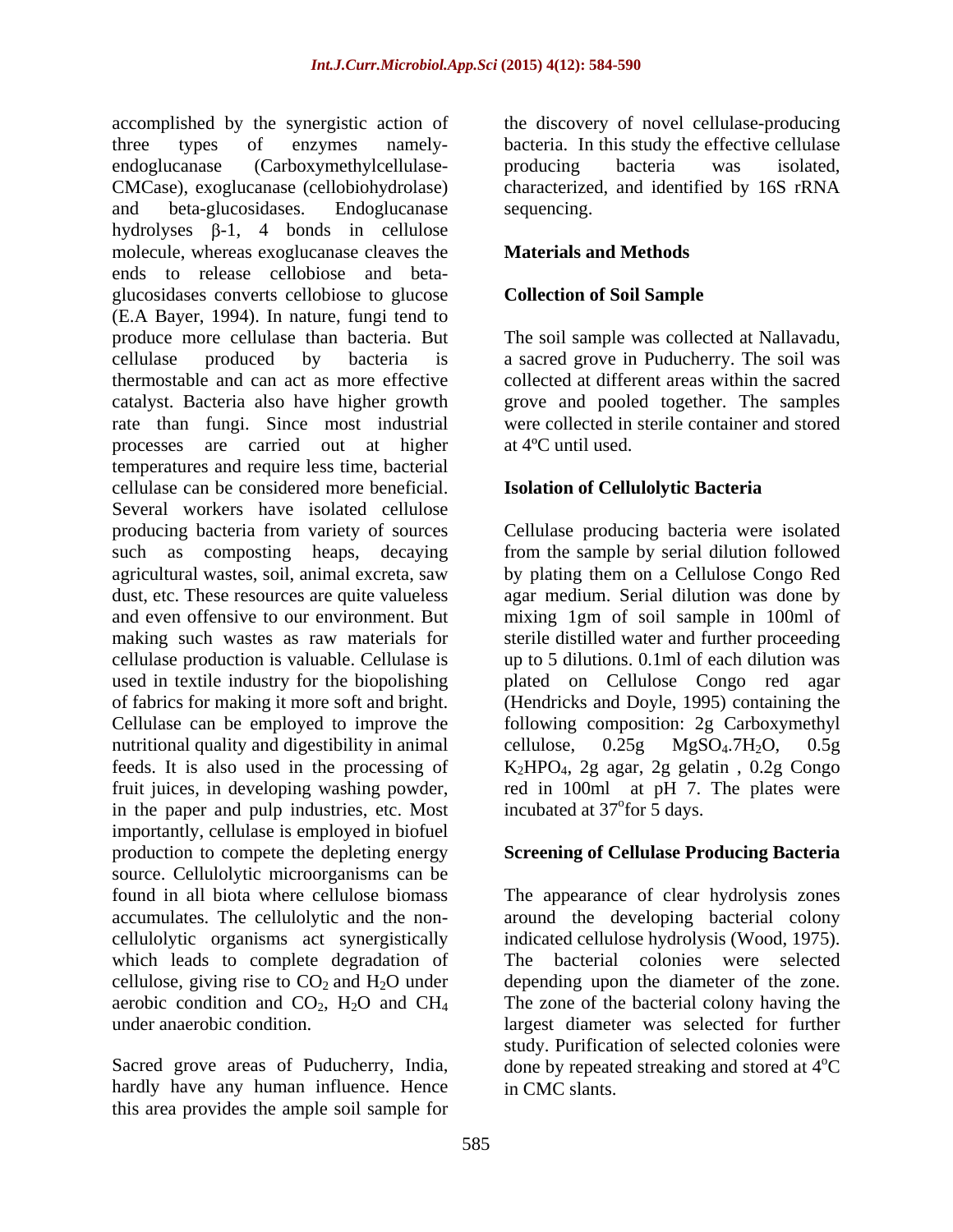### **Estimation of Cellulase Activity by DNS Method Method Method** *Method Method Method Method Method Method Method Method Method Method Method Method Method Method Method Method Method* **<b>***Method*

containing the following composition: 20g Carboxymethyl cellulose, 5g yeast extract  $37 \text{ °C}$  in a shaker. After incubation, the

The activity of cellulase was assayed using of buffered phenol by centrifuging at 10,000 Dinitrosalicylic acid (DNS) reagent, by rpm for 10 minutes at RT. The aqueous estimating the reducing sugars released from layer obtained was extracted with equal CMC (Miller *et al,* 1959 with volume of chloroform: isoamyl alcohol by modifications). 0.1ml of crude enzyme was centrifuging at 10,000 rpm for 10 minutes. mixed with 0.9ml of acetate buffer [25mM, To the resultant aqueous layer, 50 µl of 3M pH 5.0].1ml of 0.1% CMC was also added ammonium acetate and 1000 µl of 95% ice and incubated at  $50^{\circ}$ C for 10 minutes. After incubation, the reaction was halted by precipitate the DNA. The DNA was pelleted adding 1 ml of DNS reagent. This was at 10,000 rpm for 5 minutes and the pellet followed by the incubation of the tube at 100 was washed in 70% ice cold ethanol. Air dry  $\rm ^{o}C$  for 10 minutes in a water bath. The the pellet and dissolve in 50 µl of 1X TAE absorbance was read at 550 nm with glucose as standard. The cellulase activity was determined by using a calibration curve for **16S rRNA Gene Amplification and DNA** glucose. One unit of enzyme activity was defined as the amount of enzyme that released 1µmole of glucose/minute. 16S rRNA gene of the genomic DNA was

# **Cellulolytic Bacteria**

The bacterial strain SG21 was subjected to CTGGCTCA-3') molecular identification by analyzing their

## **Extraction of Genomic DNA (Sambrook**

The selected bacterial strains were (Glucose 50mM, EDTA 10mM, Tris 25mM, inoculated in enzyme production medium pH 8) and incubated for 10 minutes at RT.  $0.2g$  MgSO<sub>4</sub>.7H<sub>2</sub>O, 5g K<sub>2</sub>HPO<sub>4</sub>, 10g NaCl mixture, 8.5µl of 20% SDS was added and in 1000ml at pH7 and incubated overnight at incubated at  $50^{\circ}$ C for 10 minutes. 13 $\mu$ l of culture was centrifuged and the supernatant  $\qquad$  1 hour at 37<sup>o</sup>C. Then 17 $\mu$ l of 0.5 M EDTA was used for cellulase assay.  $\mu$  was added and incubated at 50<sup>o</sup>C for 10 **Cellulase Assay added** and incubated at 37<sup>o</sup>C for 3 hours. 10,000 rpm for 5 minutes in a microcentrifuge tube. The pellet was resuspended in 330µl of lysis solution 10 µl lysozyme (10 mg/ml) was added and incubated at  $37^{\circ}$ C for 1 hour. To the oC for 1 hour. To the  $^{\circ}$ C for 10 minutes. 13 $\mu$ l of RNase was further added and incubated for  $\rm{^{\circ}C.}$  Then 17 $\mu$ l of 0.5 M EDTA  $^{\circ}$ C for 10 minutes. To the lysate, 10µl of Pronase was <sup>o</sup>C for 3 hours. This was extracted twice with equal volume To the resultant aqueous layer, 50 µl of 3M ammonium acetate and 1000 µl of 95% ice cold ethanol was added and mixed well to and store at  $-20^{\circ}$ C.

## **Sequencing**

**Molecular Characterization of** set (Weisberg *et al* 1991): amplified by PCR using the universal primer set (Weisberg *et al* 1991):

> Forward primer f D1 :(5'-GAGTTTGATC CTGGCTCA-3 )

16S rRNA sequence. Reverse primer r R2: (5 -ACGGCTACCT TGTTACGACTT-3 )

*et al***., 1989)** The PCR was performed in 50µl reaction The Bacteria was grown in nutrient broth 50 ng of genomic DNA, 1X Taq DNA overnight at 37<sup>o</sup>C. The cells were pelleted at polymerase, 1U of Taq DNA polymerase, mixture which contained 50pM of primer,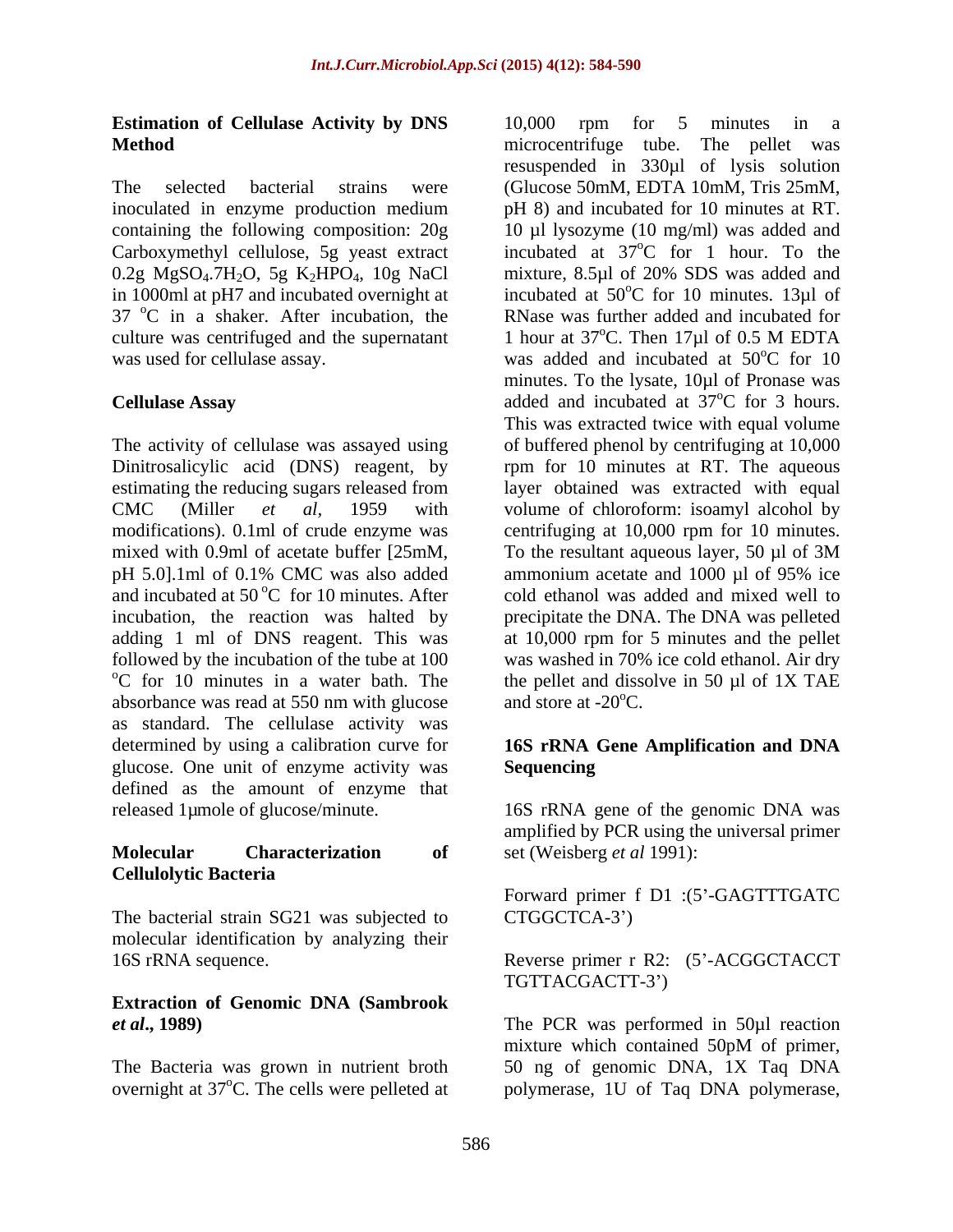0.2mM of each dNTPs and 1.5mM MgCl<sub>2</sub>. produce varying amount of cellulase.<br>The PCR program for 16S rRNA gene amplification consisted of initial **Cellulase Assay** denaturation at  $94^{\circ}$ C for 1 minute, annealing at  $46^{\circ}$ C for 30 seconds and extension at  $72$  Since the cellulase activity and hallo zone  $\rm{^{\circ}C}$  for 4 minutes, with a final extension at 72 product was detected by 0.7% agarose gel. zones were further picked up and for sequencing to Eurofins Genome Sequencing Pvt. Ltd., Bangalore-Karnataka. strains, the isolate SG21 had maximum

### **Molecular Phylogenetic Analysis**

The 16S rRNA gene sequence of the isolate Sequencing was compared with the sequences retrieved software (Tamura *et al*, 2013) Accession number KR811027

### **Screening of Cellulolytic Bacteria**

A total of 32 cellulolytic bacterial strains strain SG21 isolated from sacred groove were isolated from soil sample collected showed 97% similarity with P. aeruginosa. from sacred groove. Among them, 5 By comparing the phylogenetic tree analysis colonies which produced clearest and largest of 16S rRNA (Fig.2) along with type strains. colonies which produced clearest and largest of 16S rRNA (Fig.2) along with type strains, zone with respect to the other colonies on the taxonomic affiliation of the strain was the Cellulose Congo red agar were selected. Hendricks *et al* (1995) reported that the incorporation of Congo red as one of the Using water and sediment samples component in media would be a rapid method for detecting cellulase producing *aeruginosa* preferred cellulose as the most organisms. Teather and Wood (1982) proved that Congo red have specific interaction with Recently Taniya agarwal *et al* (2014) the cellulosic substrates. When cellulose is concluded that *P. aeruginosa* is capable of broken down by the action of cellulase, the producing cellulase from sawdust with a Congo red no longer has the affinity to the substrate and a hallo will appear on the medium. The screening results reveal that Machiavelli Singh *et al* (2010) suggested each bacterium has diversified activity for that Pseudomonas could be mass produced the breakdown of cellulosic substrates which as a biological agent towards magnification indicates that each isolate has the ability to of microbial diversity and carbon source.

produce varying amount of cellulase.

### **Cellulase Assay**

<sup>o</sup>C for 10 minutes. The presence of PCR methods, the colony with bigger and clear The amplified product was purified and sent quantitatively tested for enzyme production cannot be positively correlated by plating were further picked up in a broth medium. Out of the five bacterial strains, the isolate SG21 had maximum cellulase activity of 2.9U/ml.

### **16S rRNA Gene Amplification and Sequencing**

from NCBI database using BLAST N The PCR amplification of 16S rRNA of the algorithm. The compared sequences were isolate SG21 produced 1500bp band on used for constructing molecular agarose gel. The PCR product was phylogenetic tree using Neighborhood sequenced and its 16S rRNA sequence Joining method available at MEGA 6.0 (Fig.1) was deposited in NCBI with Accession number KR811027

### **Results and Discussion Phylogenetic Analysis of 16S rRNA Sequence Sequence**

The 16S rRNA nucleotide sequence of the showed 97% similarity with *P. aeruginosa*. By comparing the phylogenetic tree analysis confirmed as *P. aeruginosa.*

Using water and sediment samples Kalaiselvi *et al* (2013) identified that *P.*  preferable subatrate for cellulase production. high cellulase activity of 2.08U/ml.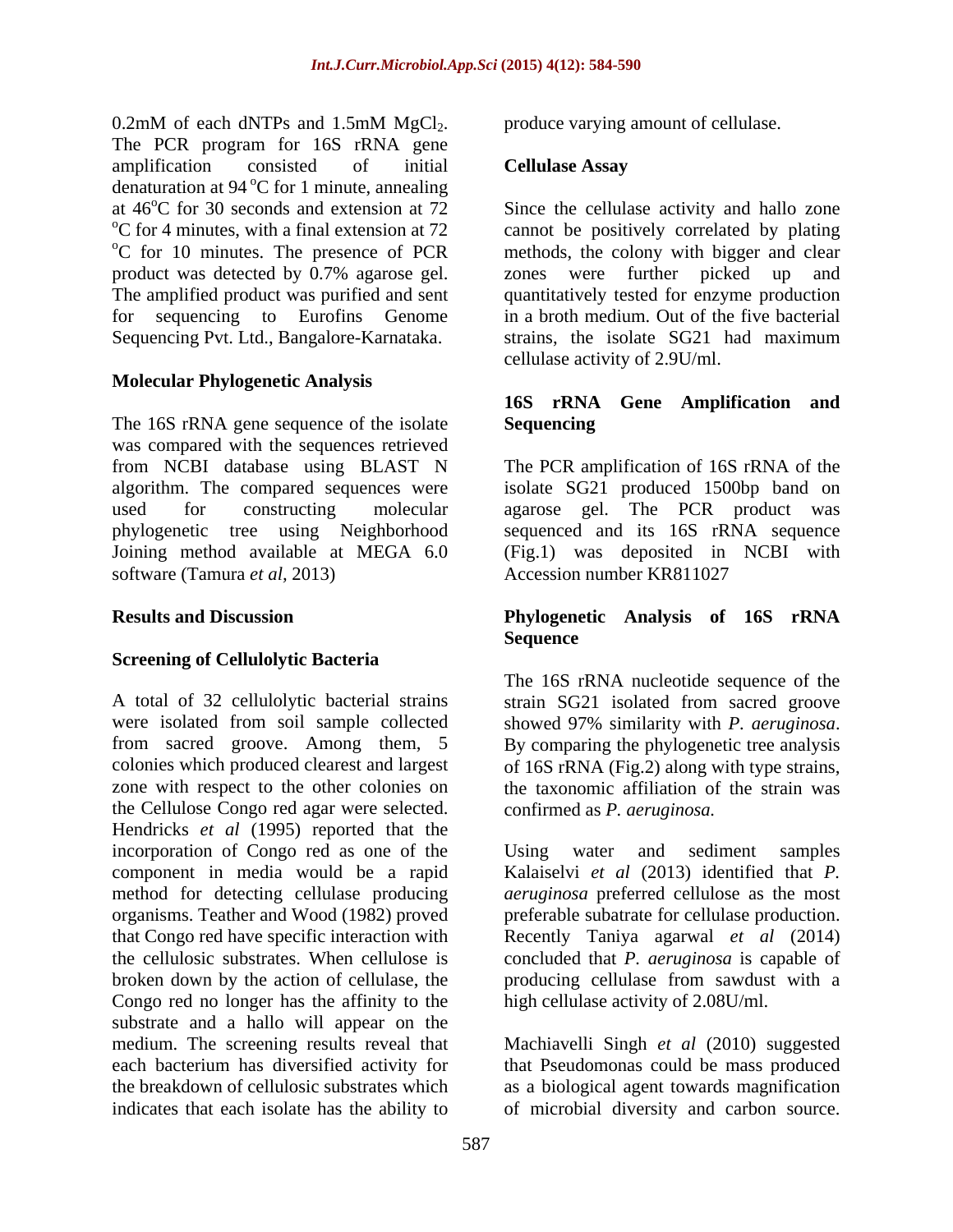**Fig.1** 16S rRNA Sequence of *P. aeruginosa* SG21

TAGACCATTGCAACTACCTACACATGCAGTCGAGCGGATGAAGGGAGCTTGCTCCTGGATTCAGCGGCGGACGGG TGAGTAATGCCTAGGAATCTGCCTGGTAGTGGGGGATAACGTCCGGAAACGGGCGCTAATACCGCATACGTCCTG AGGGAGAAAGTGGGGGATCTTCGGACCTCACGCTATCAGATGAGCCTAGGTCGGATTAGCTAGTTGGTGGGGTAA AGGCCTACCAAGGCGACGATCCGTAACTGGTCTGAGAGGATGATCAGTCACACTGGAACTGAGACACGGTCCAGA CTCCTACGGGAGGCAGCAGTGGGGAATATTGGACAATGGGCGAAAGCCTGATCCAGCCATGCCGCGTGTGTGAAG AAGGTCTTCGGATTGTAAAGCACTTTAAGTTGGGAGGAAGGGCAGTAAGTTAATACCTTGCTGTTTTGACGTTACC AACAGAATAAGCACCGGCTAACTTCGTGCCAGCAGCCGCGGTAATACGAAGGGTGCAAGCGTTAATCGGAATTAC TGGGCGTAAAGCGCGCGTAGGTGGTTCAGCAAGTTGGATGTGAAATCCCCCCGGGGGTTCAAACCCTGGGGAAAC TTGCATTCCCAAAAACTTACTGAGCTTAGAAGTACCGGTAAGAGGGGTGGGTGGAAATTTTCCTGGTGTAGCCGGT GAAAATGCGGTAGATATTGGGAAGGGAACACCCAGTGGGCGAAGGGCGACCCACCTGGAACTGATACCTGACACT TGAGGTGCGAAAAGCGTGGGGAGCAAAACAGGATTTAGATACCCCTGGTAGTCCACCGCCGTAACCTGATGTCGA CTTAGCCGTTGGGATCCTTGAGATCTTAGTGGCGCAGCTAACGCGATAAGTCGACCGCCTGGGGAGTACGGCCGCA AGGTTAAAACTCAAATGAATTGACGGGGGCCCGCACAAGCGGTGGAGCATGTGGTTTAATTCGAAGCAACGCGAA GAACCTTACCTGGCCTTGACATGCTGAGAACTTTCCAGAGATGGATTGGTGCCTTCGGGAACTCAGACACAGGTGC TGCATGGCTGTCGTCAGCTCGTGTCGTGAGATGTTGGGTTAAGTCCCGTAACGAGCGCAACCCTTGTCCTTAGTTAC CAGCACCTCGGGTGGGCACTCTAAGGAGACTGCCGGTGACAAACCGGAGGAAGGTGGGGATGACGTCAAGTCATC ATGGCCCTTACGGCCAGGGCTACACACGTGCTACAATGGTCGGTACAAAGGGTTGCCAAGCCGCGAGGTGGAGCT AATCCCATAAAACCGATCGTAGTCCGGATCGCAGTCTGCAACTCGACTGCGTGAAGTCGGAATCGCTAGTAATCGT GAATCAGAATGTCACGGTGAATACGTTCCCGGGCCTTGTACACACCGCCCGTCACACCATGGGAGTGGGTTGCTCC AGAAGTAGCTAGTCTAACCGCAAGGGGACGGTTACCATCGGAGGAGCACGTGGGA





Abdul Kadhim *et al* (2013) isolated *P.*  from cow dung. Sonia Sethi *et al* (2013) *fluorescence* from agricultural soil and found that *P. florescence* was the best reported high cellulase activity ranging from cellulase producer among the other isolates 1.717-4.574 U/ml. Gautam *et al* (2010) also from soil. Shengwei Huang *et al* (2013) isolated Pseudomonas from municipal solid isolated Pseudomonas species among varied waste and found its cellulase activity bacterial flora from the gut of *Holotrichia*  as1.733U/ml. Similar enzyme activity of *parallela* larvae. Mannisto *et al* (2006) 3.6U/ml was reported by Ulajevivo and found that 60% of their isolates belonged to Aluji (2010) who isolated Pseudomonas Pseudomonas species isolated from the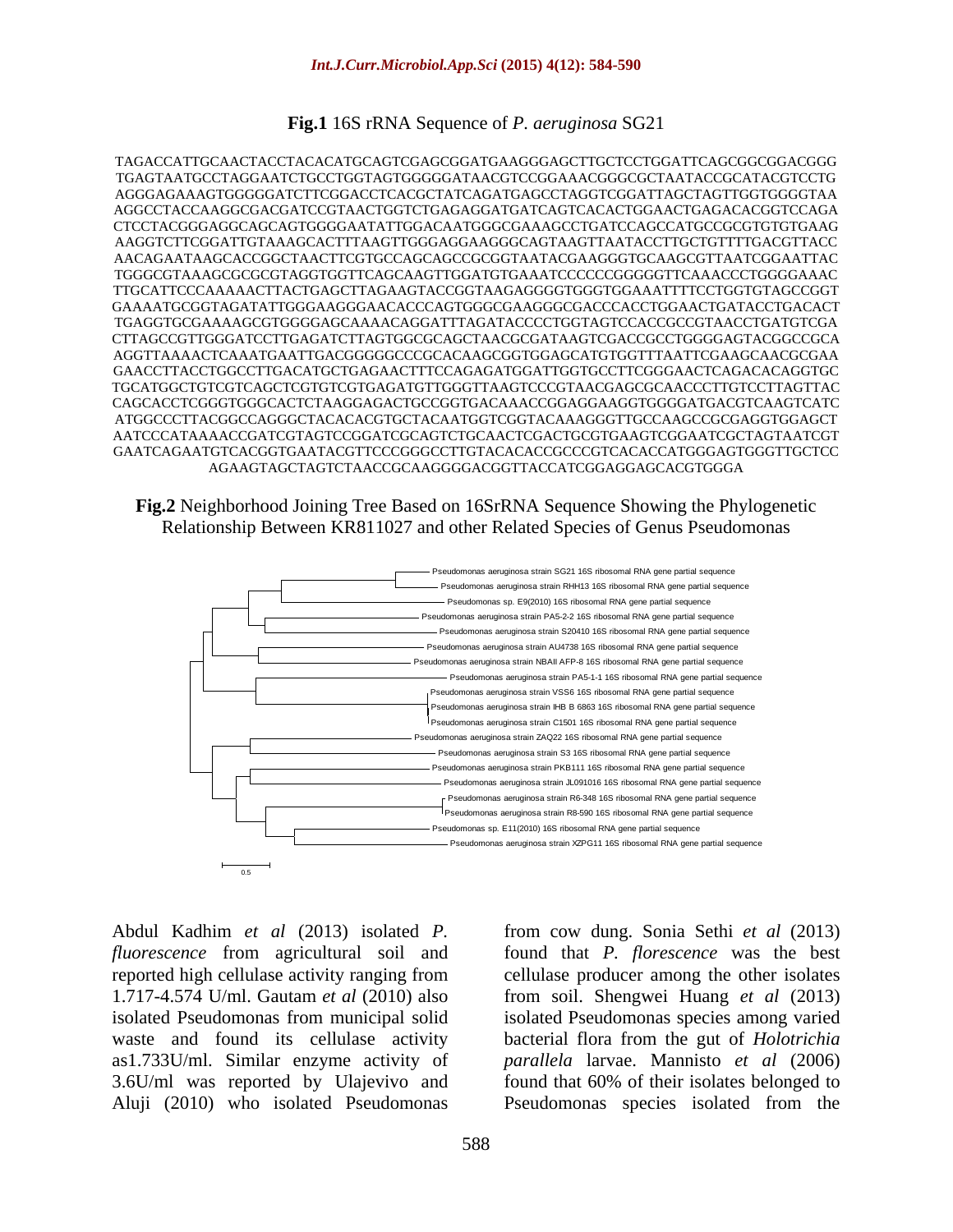Alpine Tundra soils of Finnsh Lapland. Behra *et al* (2014) isolated Pseudomonas sp Vol 2: 41-46 from the soil of Mahanadhi river delta, India

In conclusion, microorganisms from various environments provides potential source of from Pseudomonas sp isolated from novel cellulase. Naturally occurring municipal solid waste compost"bacterial enzymes from the environment is important in many industrial application to *research* Vol 2: 329-332 help overcome costly hurdles. Isolation and characterization may provide a good starting Hugley (1995) "A new solid medium point for the discovery of such beneficial enzymes. The industrial production of bacteria in soil", Applied and cellulase is however very expensive but the cost reduction may be possible by exploring the ways of cellulose degradation using Klemm, Dieter; Heublein, Brigitte; Fink,

The Cellulolytic bacteria in the present and Sustainable Raw investigation have several future Material". *ChemInform* Vol 36: applications either to develop an effective novel cellulase with distinctive Peterson, Alan Filipski, and Sudhir characteristics or to develop microbial consortia for effectively degrading lignocelluloses. Analysis version

- Ali ra ad Abdul khadim and Eman
- Bayer E.A, Belaich J.P, Shoham.Y, and multienzyme machines for Vol 31:426-428
- Behra B.C, Parida.S, Dutta S.K and cellulose production ability" American

*journal of microbiological research* Vol 2: 41-46

- Bundela, Pander P.S. Jamaluddin A.K , Awasthi and M.K., Sarray .S (2010) "Cellulase production from Pseudomonas sp isolated from *International journal of academic research* Vol 2: 329-332
- Charles W Hendricks, Jack D Doyle, Bonnie for enumerating cellulose utilizing bacteria in soil", *Applied Environmental Microbiology* Vol 61: No.5
- cellulase producing organisms. Hans-Peter; Bohn, Andreas (2005). "Cellulose: Fascinating Biopolymer and Sustainable Raw Material". *ChemInform* Vol 36:

**Reference** Vol:30- 2725-2729. Koichiro Tamura**,** Glen Stecher, Daniel Kumar  $(2013)$  "MEGA6: Molecular Evolutionary Genetics Analysis version 6.0 *Molecular Biology and Evolution* Vol:30- 2725-2729.

- Mohammed Jarallah (2013) Psychotolerent heterotropic bacteria Screening of cellulase activity from Finnish Lapland" Systemic and produced from *Pseudomonas flourescens Pure and applied* Minna K Mannisto and Max M Haggblom (2006) Characterization of *applied microbiology* Vol 29(3): 229- 243
- *sciences* Vol 21: 849-854 Miller GL (1959) "Use of Dinitrosalysilic Lamed.R, (2004) "The cellulosomes: reducing sugar" *Analytical chemistry* acid reagent for the determination of Vol 31:426-428
- degradation of plant cell wall Sambrook J, Fritsch E, Maniatis T (1989) polysaccharides, *Annual Review of* Molecular cloning: A laboratory  $Microbiology$ , Vol.58: 521–554. manual  $2<sup>nd</sup>$  edition. New York: Cold edition. New York: Cold Springharbor Press
- ThatoiH.N, (2014) Isolation and Sonia Sethi, Aparna Datta, Lal gupta and identification of cellulose degrading Laksham gupta, (2013) "Optimization bacteria from mangrove soil of Mahanadi river delta and their isolated from soil"- ISRN of cellulase production from bacteria isolated from soil"- *ISRN Biotechnology* Vol 2013: 7 pages